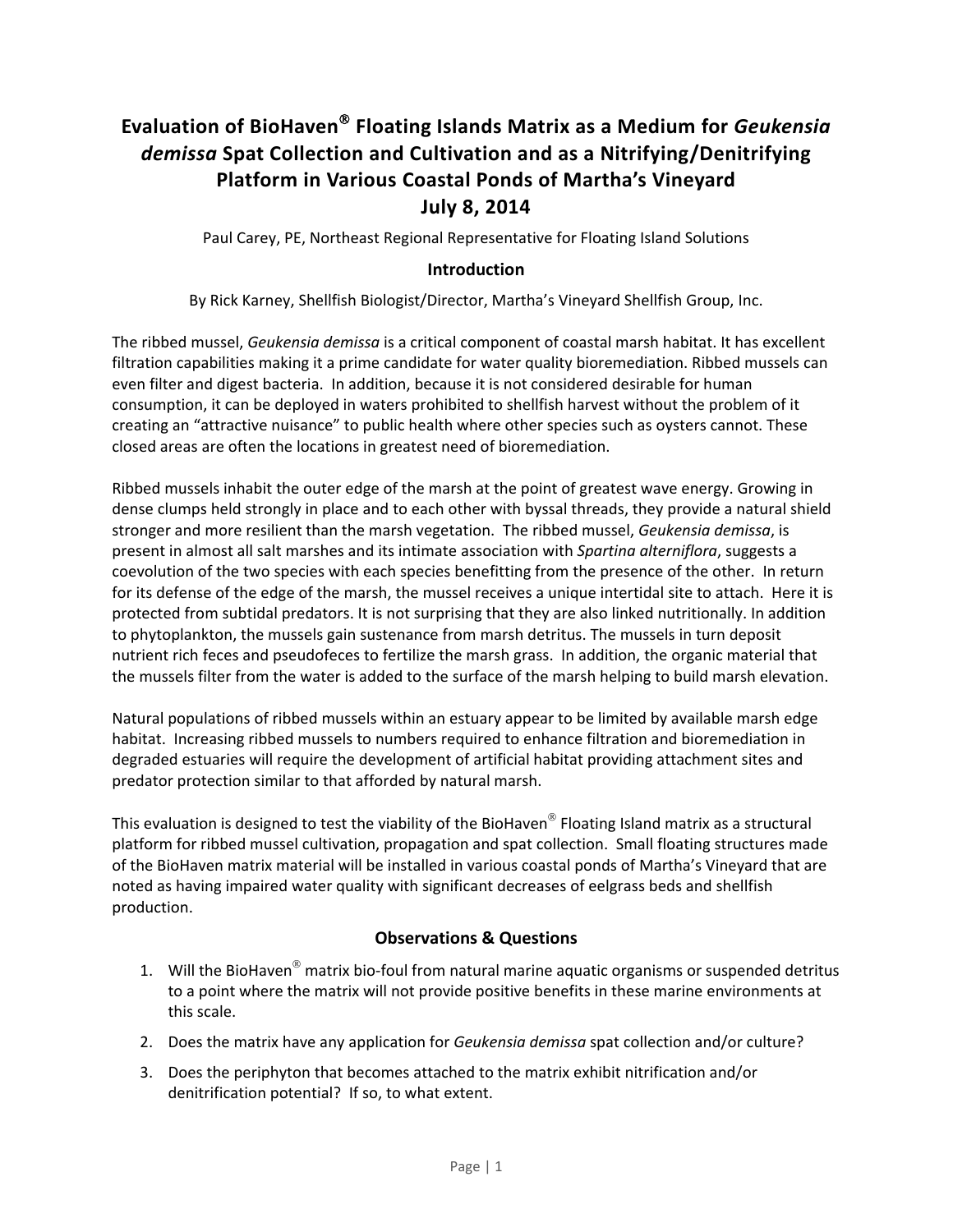### **Hypotheses**

Refer to Experiment section for description of FTW locations and configurations.

- 1. It is expected that FTW 1 will show the greatest propensity to bio-fouling with FTW 2 FTW 4 showing a lessening propensity toward bio‐fouling in order.
- 2. FTW‐1 and FTW‐3; it is expected that Geukensia and/or other bivalve spat will attach to the media if spat from these organisms are naturally within the water column passing through these FTWs. FTW 2 and FTW4; if the Geukensia that will be artificially attached to the media remain and survive, it is expected that the spat from these animals will attach to the media.
- 3. It is expected that both aerobic and anoxic zones will be formed in natural periphyton biofilms that are expected to develop on the matrix providing both nitrification and denitrification ecologies on all four FTWs.

## **Materials and Methods**

#### *Floating Treatment Wetland Construction*



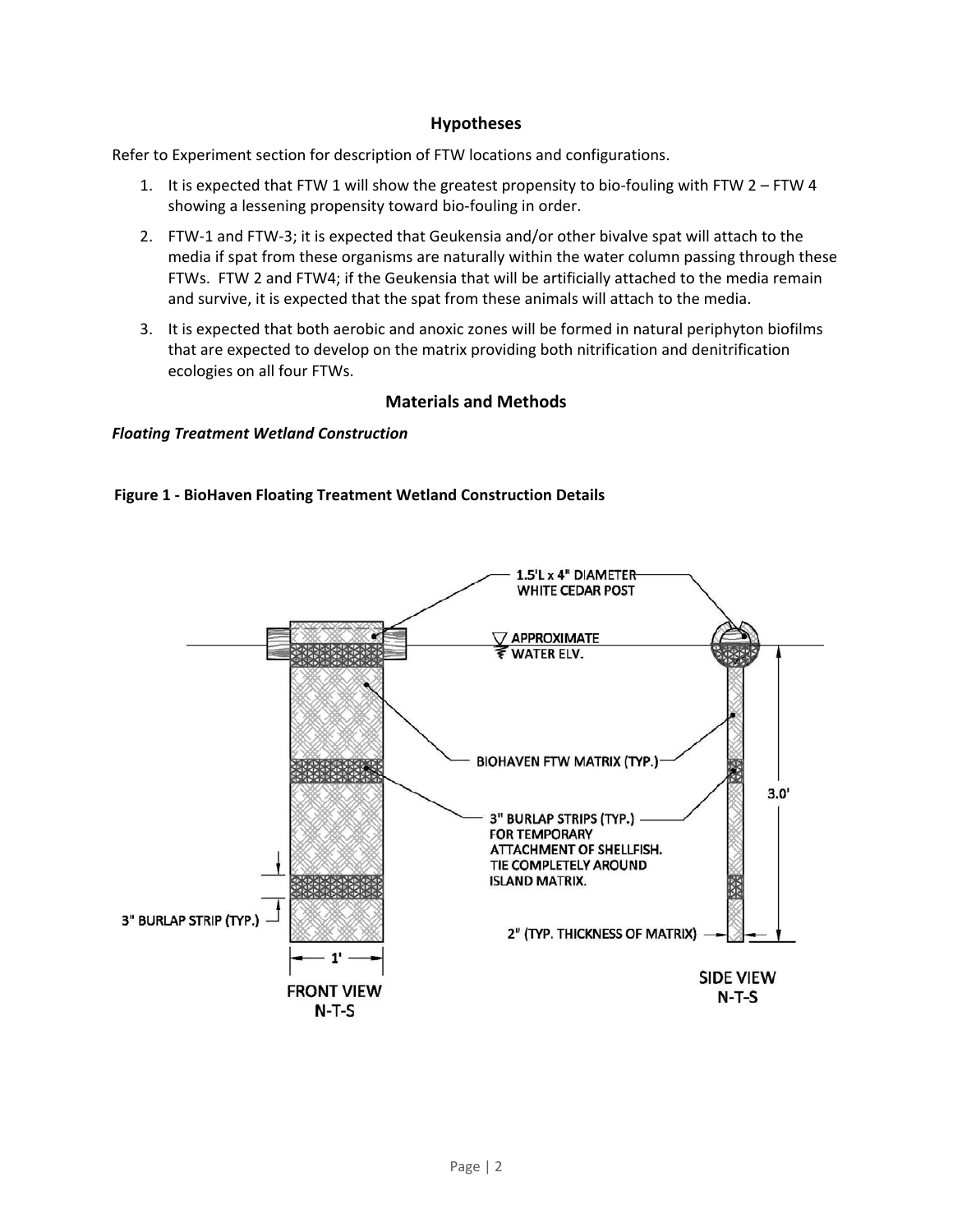|          |                                                                                         |                 | <b>Average Total</b> |  |  |  |  |  |
|----------|-----------------------------------------------------------------------------------------|-----------------|----------------------|--|--|--|--|--|
| Site No. | Location                                                                                | Salinity, ppt   | Nitrogen, mg/l       |  |  |  |  |  |
| Site 1   | Lagoon Pond (South Basin) at the Martha's                                               | 30 <sup>1</sup> | $0.371^{1}$          |  |  |  |  |  |
|          | Vineyard Shellfish Group Hatchery docks                                                 |                 |                      |  |  |  |  |  |
| Site 2   | Muddy Creek west of Lagoon Pond Drive (Head                                             | 30 <sup>1</sup> | $0.3 - 0.42^1$       |  |  |  |  |  |
|          | of Lagoon Pond West Arm)                                                                |                 |                      |  |  |  |  |  |
| Site 3   | Trapps Pond at outlet to Sengekontacket Pond                                            | $21^2$          | $0.6^2$              |  |  |  |  |  |
| Site 4   | Mashacket Cove at Edgartown Great Pond                                                  | $12 - 28^3$     | $0.6^3$              |  |  |  |  |  |
|          | MEP, Linked Watershedd-Embayment Model to Determine Critical Nitrogen Loading Threshold |                 |                      |  |  |  |  |  |
|          | for the Lagoon Pond System, DRAFT: June 2010                                            |                 |                      |  |  |  |  |  |
|          | MEP, Linked Watershedd-Embayment Model to Determine Critical Nitrogen Loading Threshold |                 |                      |  |  |  |  |  |
|          | for the Sengekontacket Pond Embayment, FINAL: January 2011                              |                 |                      |  |  |  |  |  |
|          | MEP, Linked Watershedd-Embayment Model to Determine Critical Nitrogen Loading Threshold |                 |                      |  |  |  |  |  |
|          | for the Edgartown Great Pond Pond System, FINAL: December 2008                          |                 |                      |  |  |  |  |  |

# *Installation Locations with Salinity & Average Total Nitrogen (TN) concentrations:*

# **Figure 2 ‐ Approximate Test Site Locations**

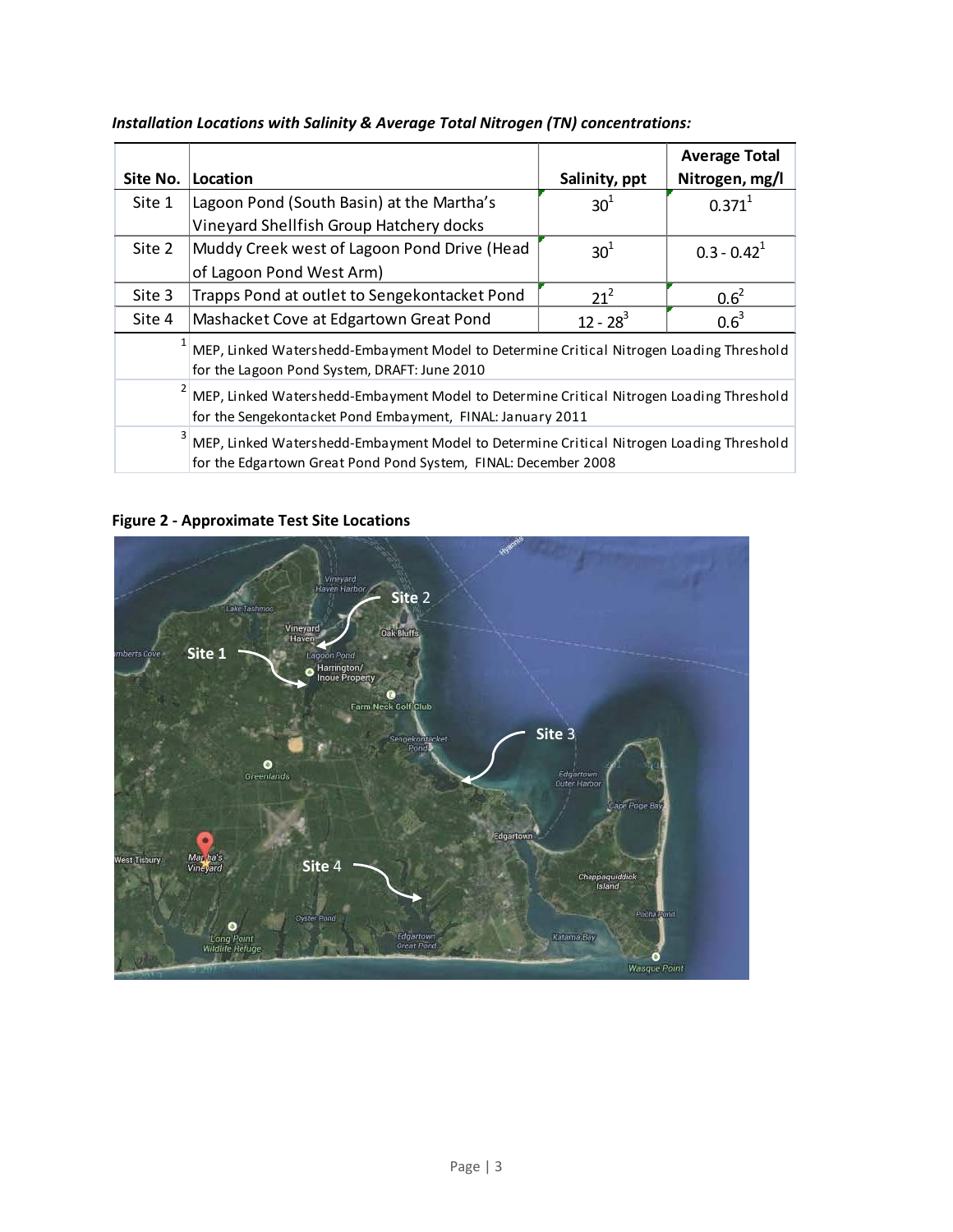### *Floating Treatment Wetland Configurations*

The experiment will include four separate FTW installation Configurations at **Site 1** including:

- **FTW 1.** Control: BioHaven® matrix alone floating with the sheet of matrix extending approximately 3.0‐feet into the water column.
- **FTW 2.** BioHaven® matrix installed as FTW 1 with adult and/or juvenile *Geukensia demissa* artificially attached in each of the three burlap attachment strips on both sides and ends of the FTW after baseline length, width and thickness measurements (Independent Variable 1).
- **FTW 3.** BioHaven® matrix alone floating with the sheet of matrix extending approximately 3.0‐feet into the water column with recirculation by an air lift system (Independent Variable 2).
- **FTW 4.** BioHaven® matrix installed as FTW‐3 with adult and/or juvenile *Geukensia demissa* artificially attached in each of the three burlap attachment strips on both sides and ends of the FTW after baseline length, width and thickness measurements (Independent Variable 3).

Only FTW-1 and FTW-2 will be installed at Sites  $2 - 4$ .

### *Replications*

Each installation will include one replicate of each FTW installed. There will be 2‐each of FTW 1 ‐ 4 configurations at Site 1 and there will be 2-each of FTW-1 and FTW-2 configurations at Sites  $2 - 4$ .

### *Monitoring*

The FTWs will be monitored monthly beginning one month after installation through October. A sample Field Data Collection Worksheet is attached.

The FTW will be visually observed and evaluated for the following:

- 1. Extent of bio‐fouling:
	- a. Density of biomass
	- b. Dominant organism
	- c. Are invasive Tunicates present?
	- d. Take picture of each side of each FTW
- 2. Number and characteristics of remaining Geukensia that were attached at installation
	- a. Record quantity remaining and measure length, width and thickness of each mussel
	- b. Record any notable observations associated with planted Geukensia
		- i. Condition of burlap attachment strip
		- ii. Differences in physical characteristics of mussels at different depths in the water column
- 3. Evidence of spawning of Geukensia
	- a. If evidence of spawning is present sample matrix for laboratory analysis to include spat count and health of larvae.
- 4. Nitrification/Denitrification potential of biomass formed within the BioHaven matrix
	- a. Sample for laboratory analysis if available through Woods Hole Marine Biological Laboratory according to their sampling protocol.